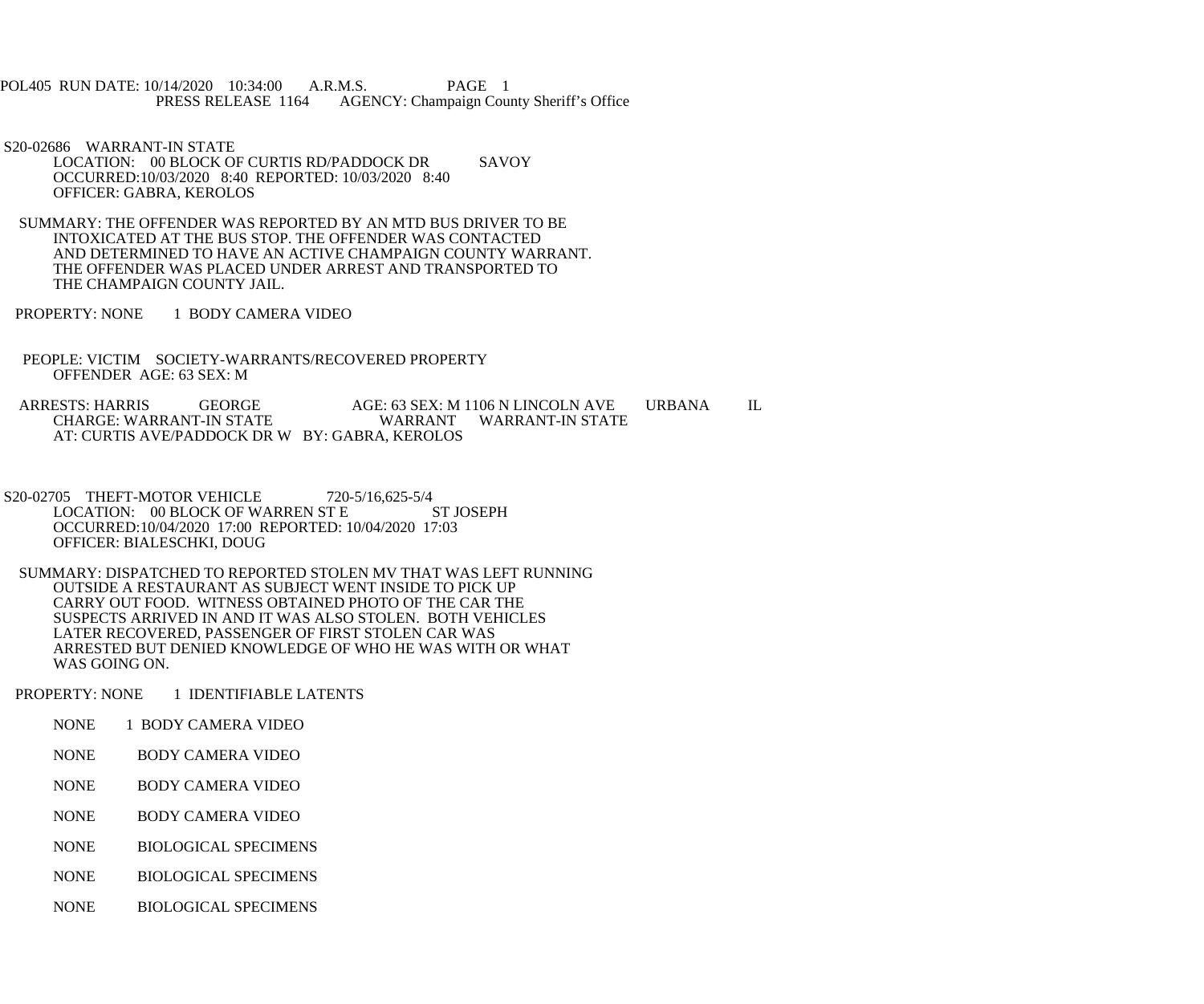POL405 RUN DATE: 10/14/2020 10:34:00 A.R.M.S. PAGE 2<br>PRESS RELEASE 1164 AGENCY: Champaign Cou PRESS RELEASE 1164 AGENCY: Champaign County Sheriff's Office<br>NONE BIOLOGICAL SPECIMENS **BIOLOGICAL SPECIMENS** 

- NONE BIOLOGICAL SPECIMENS
- NONE BIOLOGICAL SPECIMENS
- NONE BIOLOGICAL SPECIMENS
- NONE BIOLOGICAL SPECIMENS
- NONE BIOLOGICAL SPECIMENS
- NONE BIOLOGICAL SPECIMENS
- NONE 2 TRACE EVIDENCE
- NONE 1 FINGERPRINTS-EVIDENCE
- NONE 1 FINGERPRINTS-EVIDENCE
- STOLEN 1 OTHER PROPERTY THAN LISTD
- NONE PHOTOS-DIGITAL
- NONE 2 FINGERPRINTS-EVIDENCE
- STOLEN 1 AUTO
- STOLEN 1 AUTO

 OFFENDER AGE: 17 SEX: M VICTIM AGE: 38 SEX: F FITHIAN IL

S20-02779 POSSESSION W/INTENT TO DELIVER 720-570/401<br>CONTROLLED SUBSTANCE-POSSESSION 720-570/402 CONTROLLED SUBSTANCE-POSSESSION 720-570/402<br>DRIVING UNDER THE INFL-ALCOHOL 625-5/11-501A2 DRIVING UNDER THE INFL-ALCOHOL 625-5/11-501A2<br>DRIVING UNDER INFLUENCE-DRUGS 625-5/11-501A4 DRIVING UNDER INFLUENCE-DRUGS DRIVING UNDER SUSPENDED LICENSE 625-5/6-303 ILLEGAL TRANSPORTATION CANNABIS AU 625-5/11-502.15 ABC<br>FAILURE TO SIGNAL 625-5/11-804 FAILURE TO SIGNAL LOCATION: 00 BLOCK OF VANCE AND OBRIEN URBANA OCCURRED:10/11/2020 3:35 REPORTED: 10/11/2020 3:38 OFFICER: MEEKER, JR

 SUMMARY: DRIVER WAS STOPPED FOR IVC VIOLATION. DRIVER HAD A STRONG ODOR OF AN ALCOHOL BEVERAGE ON HER BREATH AND BLOODSHOT EYES. DRIVER ADMITTED TO DRINKING ALCOHOL AND SMOKING CANNABIS PRIOR TO THE TRAFFIC STOP. DRIVER WAS ARRESTED FOR DUI.